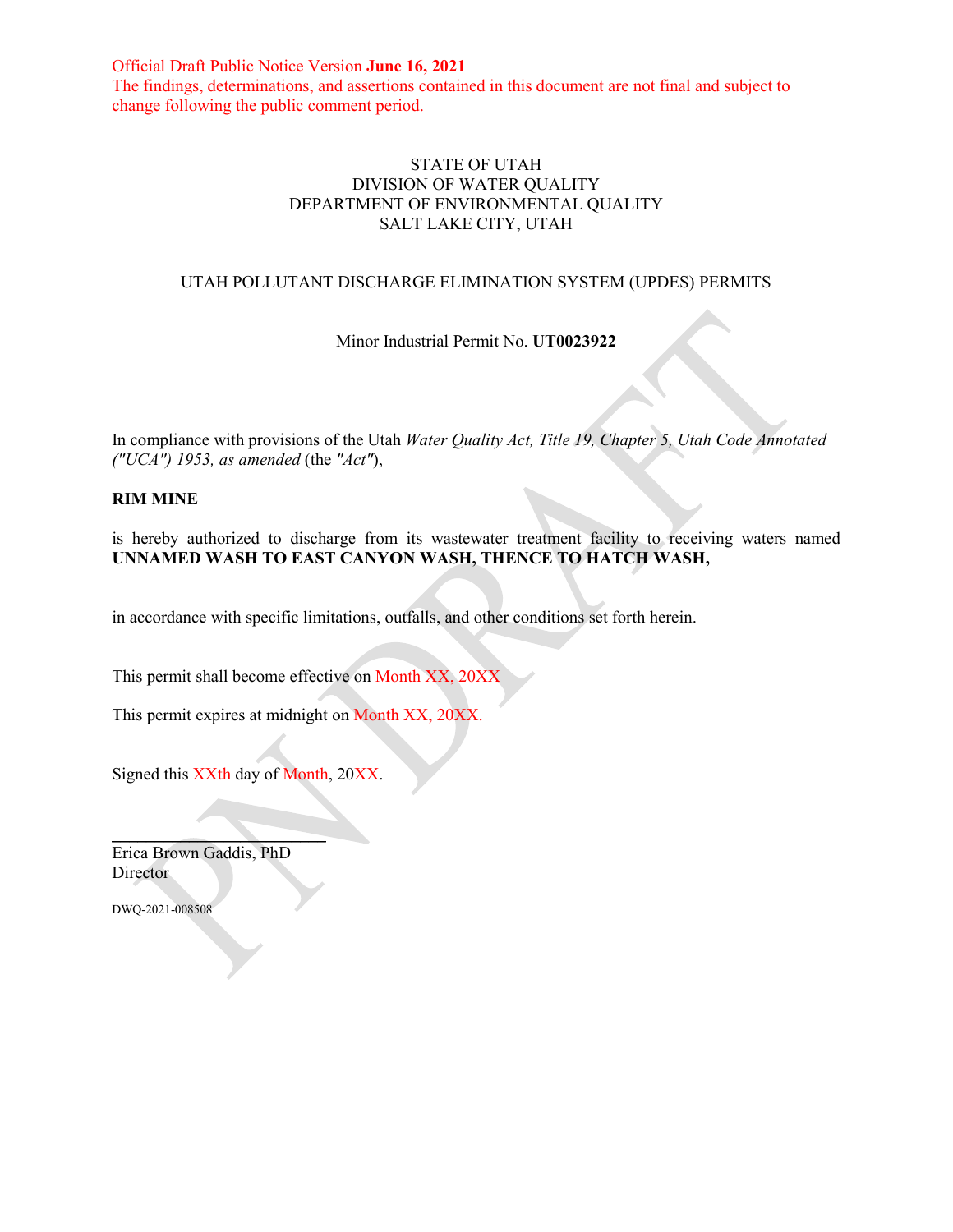|  | Table of Contents |
|--|-------------------|
|  |                   |

| Outline                                                       | Page Number |
|---------------------------------------------------------------|-------------|
|                                                               |             |
|                                                               |             |
|                                                               |             |
|                                                               |             |
|                                                               |             |
|                                                               |             |
|                                                               |             |
|                                                               |             |
| V. MONITORING, RECORDING & GENERAL REPORTING REQUIREMENTS  12 |             |
|                                                               |             |
|                                                               |             |
|                                                               |             |
|                                                               |             |
|                                                               |             |
|                                                               |             |
|                                                               |             |
|                                                               |             |
|                                                               |             |
|                                                               |             |
|                                                               |             |
|                                                               |             |
|                                                               |             |
|                                                               |             |
|                                                               |             |
|                                                               |             |
|                                                               |             |
|                                                               |             |
|                                                               |             |
|                                                               |             |
|                                                               |             |
|                                                               |             |
|                                                               |             |
|                                                               |             |
| E. Duty to Provide Information.                               | . 18        |
|                                                               |             |
|                                                               |             |
|                                                               |             |
|                                                               |             |
|                                                               |             |
|                                                               |             |
|                                                               |             |
|                                                               |             |
|                                                               |             |
|                                                               |             |
|                                                               |             |
|                                                               |             |
|                                                               |             |
|                                                               |             |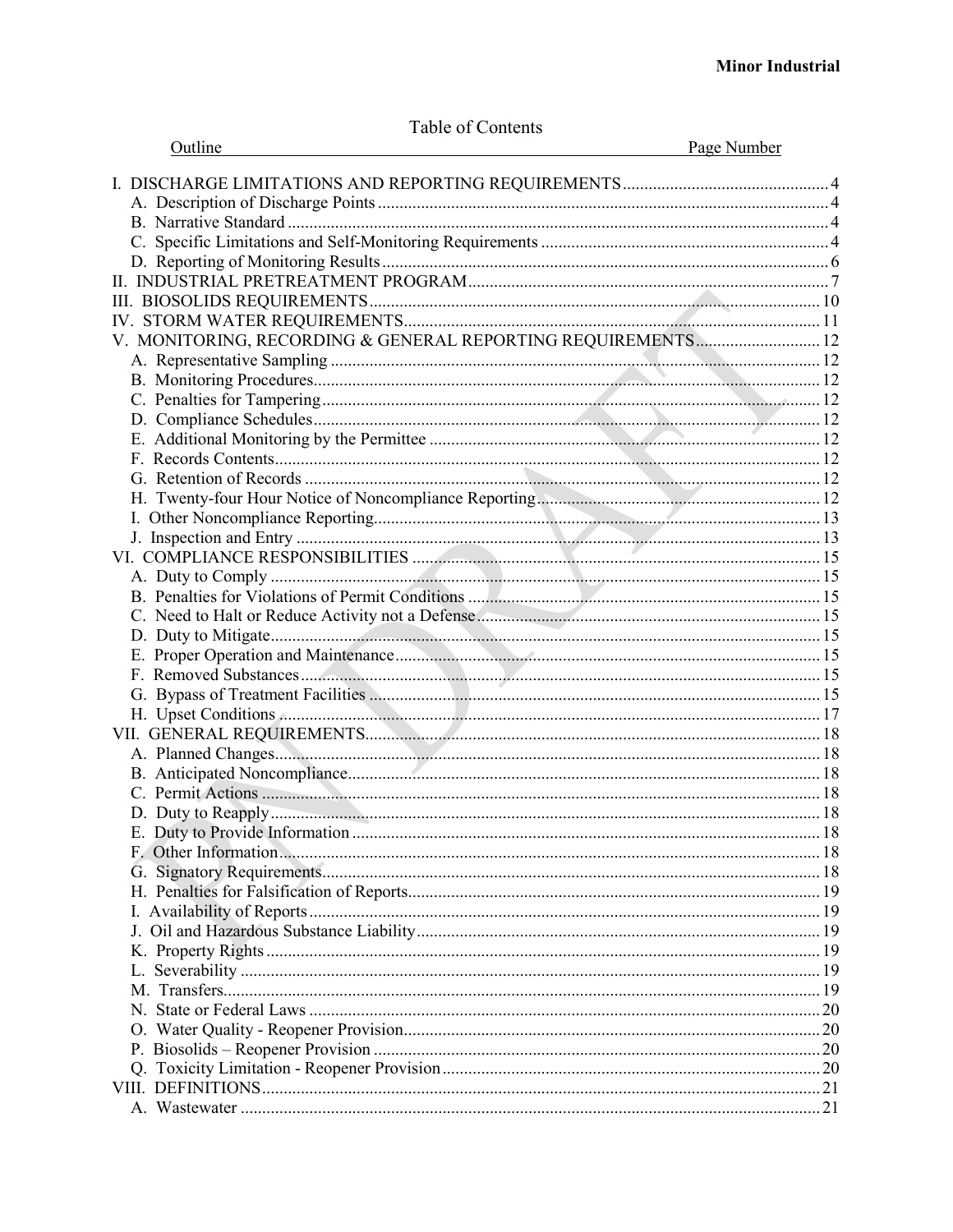# **I. DISCHARGE LIMITATIONS AND REPORTING REQUIREMENTS**

<span id="page-2-1"></span>A. Description of Discharge Points. The authorization to discharge wastewater provided under this part is limited to those outfalls specifically designated below as discharge locations. Discharges at any location not authorized under a UPDES permit are violations of the *Act* and may be subject to penalties under the *Act*. Knowingly discharging from an unauthorized location or failing to report an unauthorized discharge may be subject to criminal penalties as provided under the *Act*.

### <span id="page-2-0"></span>**Outfall Description of Discharge Point**

- 001 Located at latitude 38°03'51" and longitude 109°12'16". The discharge is to an unnamed dry wash. The discharge would evaporate or seep into the ground before flowing 2 miles to East Canyon Wash, 10 miles to Hatch Wash and then to Kane Springs Creek.
- <span id="page-2-2"></span>B. Narrative Standard. It shall be unlawful, and a violation of this permit, for the permittee to discharge or place any waste or other substance in such a way as will be or may become offensive such as unnatural deposits, floating debris, oil, scum, or other nuisances such as color, odor or taste, or cause conditions which produce undesirable aquatic life or which produce objectionable tastes in edible aquatic organisms; or result in concentrations or combinations of substances which produce undesirable physiological responses in desirable resident fish, or other desirable aquatic life, or undesirable human health effects, as determined by a bioassay or other tests performed in accordance with standard procedures.
- C. Specific Limitations and Self-Monitoring Requirements.
	- 1. Effective immediately, and lasting through the life of this permit, there shall be no acute or chronic toxicity in Outfall 001 as defined in *Part VIII* of this permit.
	- 2.
- <span id="page-2-3"></span>a. Effective immediately and lasting the duration of this permit, the permittee is authorized to discharge from Outfall 001. Such discharges shall be limited and monitored by the permittee as specified Table 1 and 2.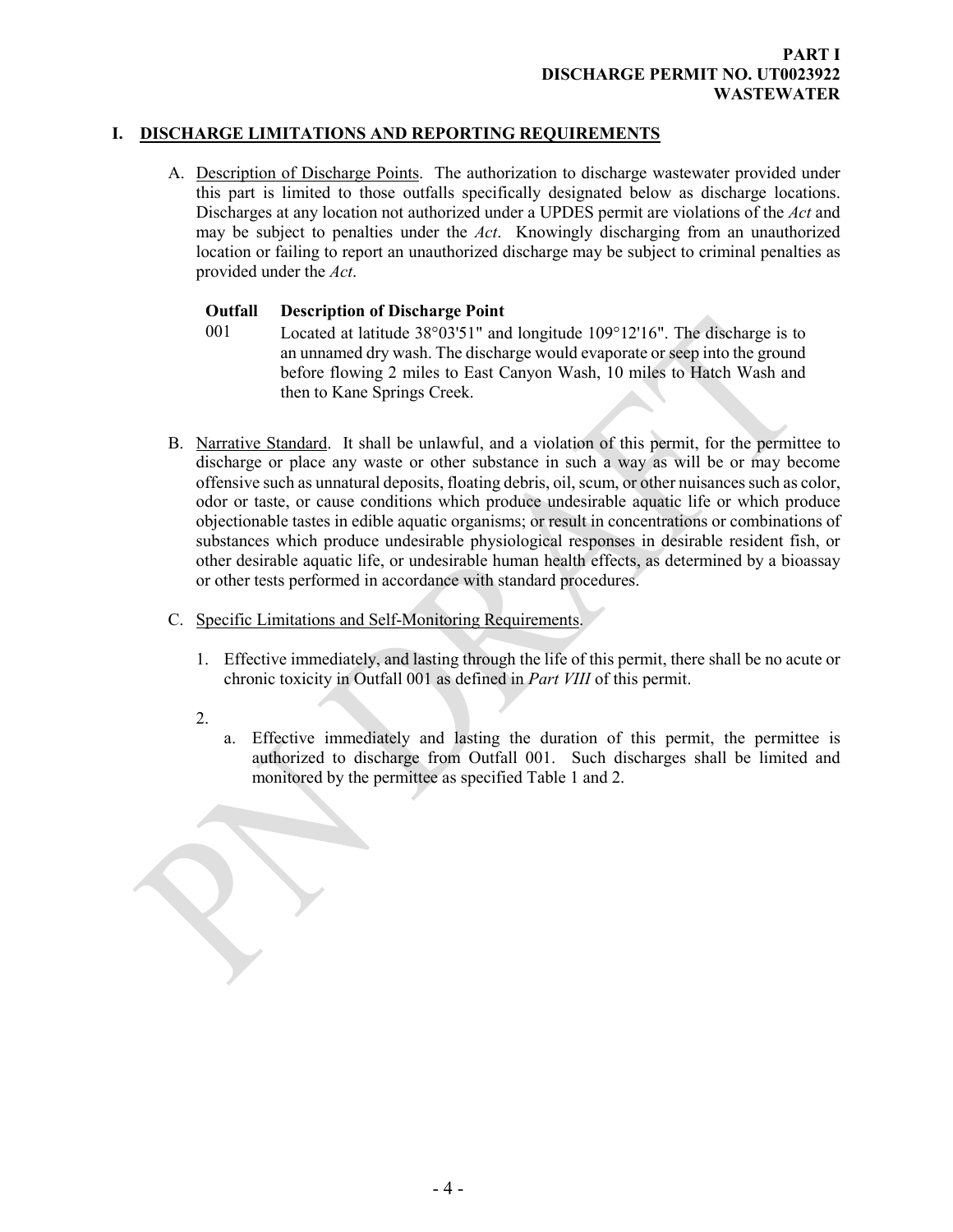| <b>Table 1</b>                     |                                  |                |                 |  |  |  |
|------------------------------------|----------------------------------|----------------|-----------------|--|--|--|
|                                    | <b>Effluent Limitations</b> d, e |                |                 |  |  |  |
| <b>Parameter</b>                   | <b>Maximum</b>                   | <b>Daily</b>   | <b>Daily</b>    |  |  |  |
|                                    | <b>Monthly Avg</b>               | <b>Minimum</b> | <b>Maximum</b>  |  |  |  |
| Total Flow, MGD <sup>b</sup>       | 0.03                             |                |                 |  |  |  |
| TSS, mg/L                          | 20                               |                | 30              |  |  |  |
| Total Uranium, mg/L                | 2.0                              |                | 4.0             |  |  |  |
| Total Radium 226, pCi/L            | 10                               |                | 30              |  |  |  |
| Dissolved Radium 226, pCi/L        | 3                                |                | 10 <sup>1</sup> |  |  |  |
| Gross Alpha, pCi/L                 |                                  |                | 15              |  |  |  |
| COD, mg/L                          | 100                              |                | 200             |  |  |  |
| <b>Total Zinc</b>                  | 0.5                              |                | 1.0             |  |  |  |
| Total Dissolved Solids, mg/L       |                                  |                | 1000            |  |  |  |
| Total Dissolved Solids, tons/day c |                                  |                | 1.0             |  |  |  |
| Oil & Grease, mg/L $f$             |                                  |                | 10.0            |  |  |  |
| pH, Standard Units                 |                                  | 6.5            | 9.0             |  |  |  |

| <b>Table 2</b>                                      |            |                              |                       |                               |  |  |  |
|-----------------------------------------------------|------------|------------------------------|-----------------------|-------------------------------|--|--|--|
| <b>Self-Monitoring and Reporting Requirements a</b> |            |                              |                       |                               |  |  |  |
| <b>Parameter</b>                                    | Frequency  | <b>Sample</b><br><b>Type</b> | Units                 | <b>Reporting</b><br>Frequency |  |  |  |
| Total Flow <sup>b</sup>                             | Continuous | Recorder                     | MGD                   | Monthly                       |  |  |  |
| <b>TSS</b>                                          | Monthly    | Grab                         | mg/L                  | Monthly                       |  |  |  |
| Total Uranium                                       | Monthly    | Grab                         | mg/L                  | Monthly                       |  |  |  |
| Total Radium 226                                    | Monthly    | Grab                         | pCi/L                 | Monthly                       |  |  |  |
| Dissolved Radium 226                                | Monthly    | Grab                         | pCi/L                 | Monthly                       |  |  |  |
| Gross Alpha                                         | Monthly    | Grab                         | pCi/L                 | Monthly                       |  |  |  |
| <b>COD</b>                                          | Quarterly  | Grab                         | mg/L                  | Quarterly                     |  |  |  |
| <b>Total Zinc</b>                                   | Quarterly  | Grab                         | mg/L                  | Quarterly                     |  |  |  |
| <b>Total Dissolved Solids</b>                       | Quarterly  | Grab                         | mg/L                  | Quarterly                     |  |  |  |
| <b>Total Dissolved Solids</b>                       | Quarterly  | Grab                         | tons/day              | Quarterly                     |  |  |  |
| Oil & Grease                                        | Quarterly  | Grab                         | mg/L                  | Quarterly                     |  |  |  |
| pH                                                  | Monthly    | Grab                         | <b>Standard Units</b> | Monthly                       |  |  |  |
| Temperature                                         | Monthly    | Grab                         | $\circ$ F             | Monthly                       |  |  |  |

# **Table References**

- **a.** See Definitions, *Part VIII*, for definition of terms.
- **b.** Flow measurements of influent/effluent volume shall be made in such a manner that the permittee can affirmatively demonstrate that representative values are being obtained.
- <sup>c.</sup> TDS will be limited to a maximum discharge of 1.0 ton per day or 366 tons per year, with daily maximum tonnage reported monthly. It is the permittee's responsibility to monitor and report the actual discharge of TDS for each monitoring period.
- **d.** There shall be no discharge of floating solids or visible foam in other than trace amounts.
- **e.** There shall be no discharge of sanitary wastes.
- **f.** An Oil & Grease sample shall be taken when a sheen is visible.

## **End Table References**

The permittee is required to sample and submit the analysis of the pollutants listed in 40 CFR Part 122 Appendix D Table III (Other Toxic Pollutants (Metals and Cyanide) and Total Phenols) occurring from the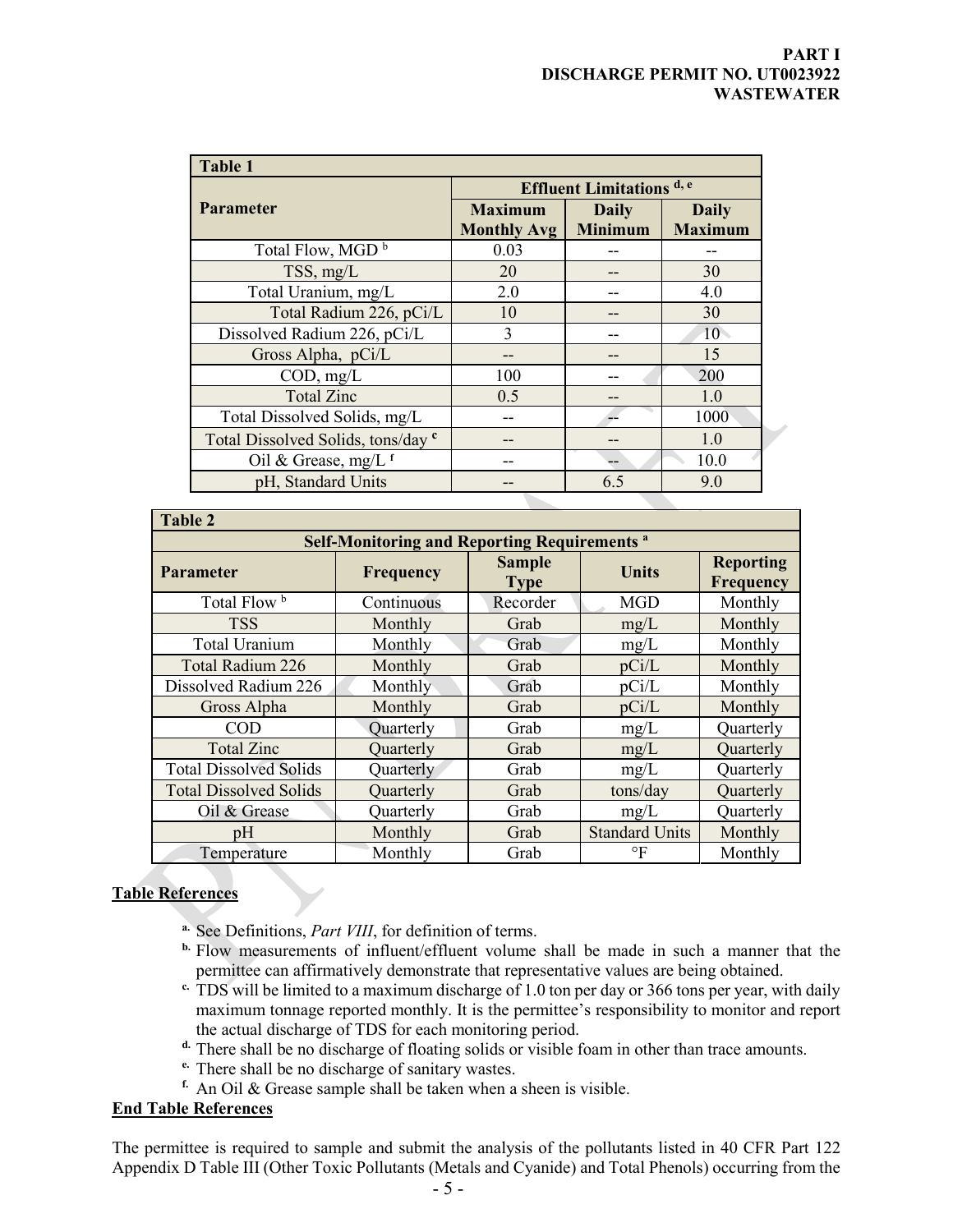first discharge of the facility. This UPDES permit may be reopened and the permit limits modified based on the analysis of these pollutants.

- D. Reporting of Monitoring Results.
	- 1. Reporting of Wastewater Monitoring Results Monitoring results obtained during the previous month shall be summarized for each month and reported on a Discharge Monitoring Report Form through NetDMR no later than the 28<sup>th</sup> day of the month following the completed reporting period. If no discharge occurs during the reporting period, "no discharge" shall be reported. Legible copies of these, and all other reports required herein, shall be signed and certified in accordance with the requirements of *Signatory Requirements (see Part VII.G*), and submitted by NetDMR, or to the Division of Water Quality at the following address:

<span id="page-4-0"></span>Department of Environmental Quality Division of Water Quality PO Box 144870 Salt Lake City, Utah 84114-4870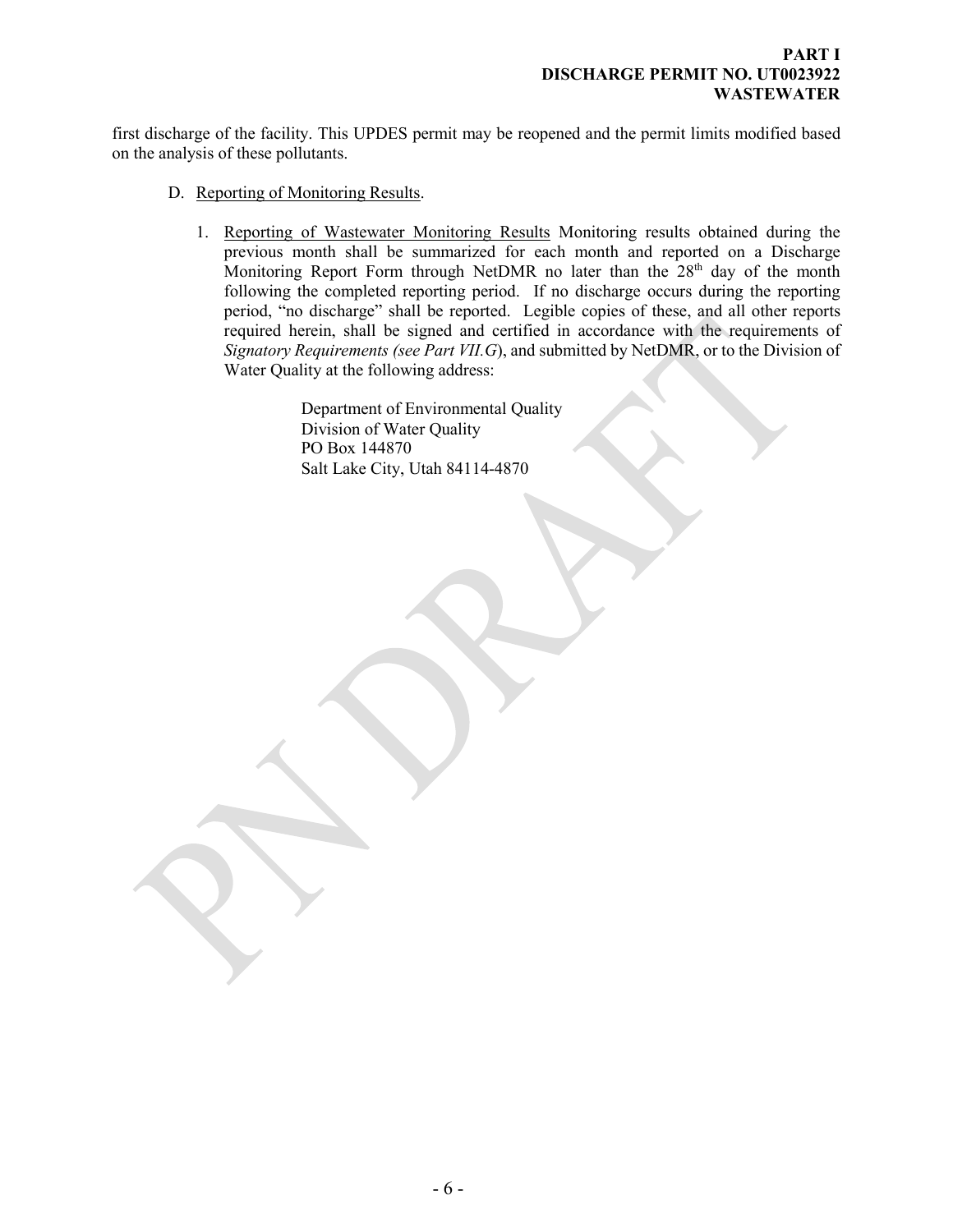# <span id="page-5-0"></span>**PART II DISCHARGE PERMIT NO. UT0023922 PRETREATMENT**

#### **II. INDUSTRIAL PRETREATMENT PROGRAM**

- A. Discharge to POTW. Any wastewaters discharged to the sanitary sewer, either as a direct discharge or as a hauled waste, are subject to Federal, State and local pretreatment regulations. Pursuant to Section 307 of The Water Quality Act of 1987, the permittee shall comply with all applicable federal General Pretreatment Regulations promulgated at 40 CFR 403, the State Pretreatment Requirements at UAC R317-8-8, and any specific local discharge limitations developed by the Publicly Owned Treatment Works (POTW) accepting the wastewaters. At a minimum the discharge, into a POTW, must met the requirements of Part VI of the permit.
- B. Hazardous Waste Notification. The permittee must notify the POTW, the EPA Regional Waste Management Director, the Director and the State hazardous waste authorities, in writing, if they discharge any substance into a POTW which if otherwise disposed of would be considered a hazardous waste under 40 CFR 261. This notification must include the name of the hazardous waste, the EPA hazardous waste number, and the type of discharge (continuous or batch).
- C. General and Specific Prohibitions.
	- 1. General Prohibitions. The permittee may not introduce into a POTW any pollutant(s) which cause Pass Through or Interference. These general prohibitions and the specific prohibitions in paragraph 2. of this section apply to the introducing pollutants into a POTW whether or not the permittee is subject to other National Pretreatment Standards or any national, State, or local Pretreatment Requirements.
	- 2. Specific Prohibitions. The following pollutants shall not be introduced into a POTW:
		- a. Pollutants which create a fire or explosion hazard in the publicly owned treatment works (POTW), including, but not limited to, waste streams with a closed cup flashpoint of less than  $140^{\circ}$ F (60 $^{\circ}$ C);
		- b. Pollutants, which will cause corrosive structural damage to the POTW, but in no case, discharges with a pH lower than 5.0;
		- c. Solid or viscous pollutants in amounts which will cause obstruction to the flow in the POTW resulting in interference;
		- d. Any pollutant, including oxygen demanding pollutants (BOD, etc.), released in a discharge at such volume or strength as to cause interference in the POTW;
		- e. Heat in amounts, which will inhibit biological activity in the POTW, resulting in interference, but in no case, heat in such quantities that the influent to the sewage treatment works exceeds 104˚F (40˚C));
		- f. Petroleum oil, nonbiodegradable cutting oil, or products of mineral oil origin in amounts that will cause interference or pass through;
		- g. Pollutants, which result in the presence of toxic gases, vapor, or fumes within the POTW in a quantity that may cause worker health or safety problems;
		- h. Any trucked or hauled pollutants, except at discharge points designated by the POTW; or
		- i. Any pollutant that causes pass through or interference at the POTW.
		- j. Any specific pollutant which exceeds any local limitation established by the POTW.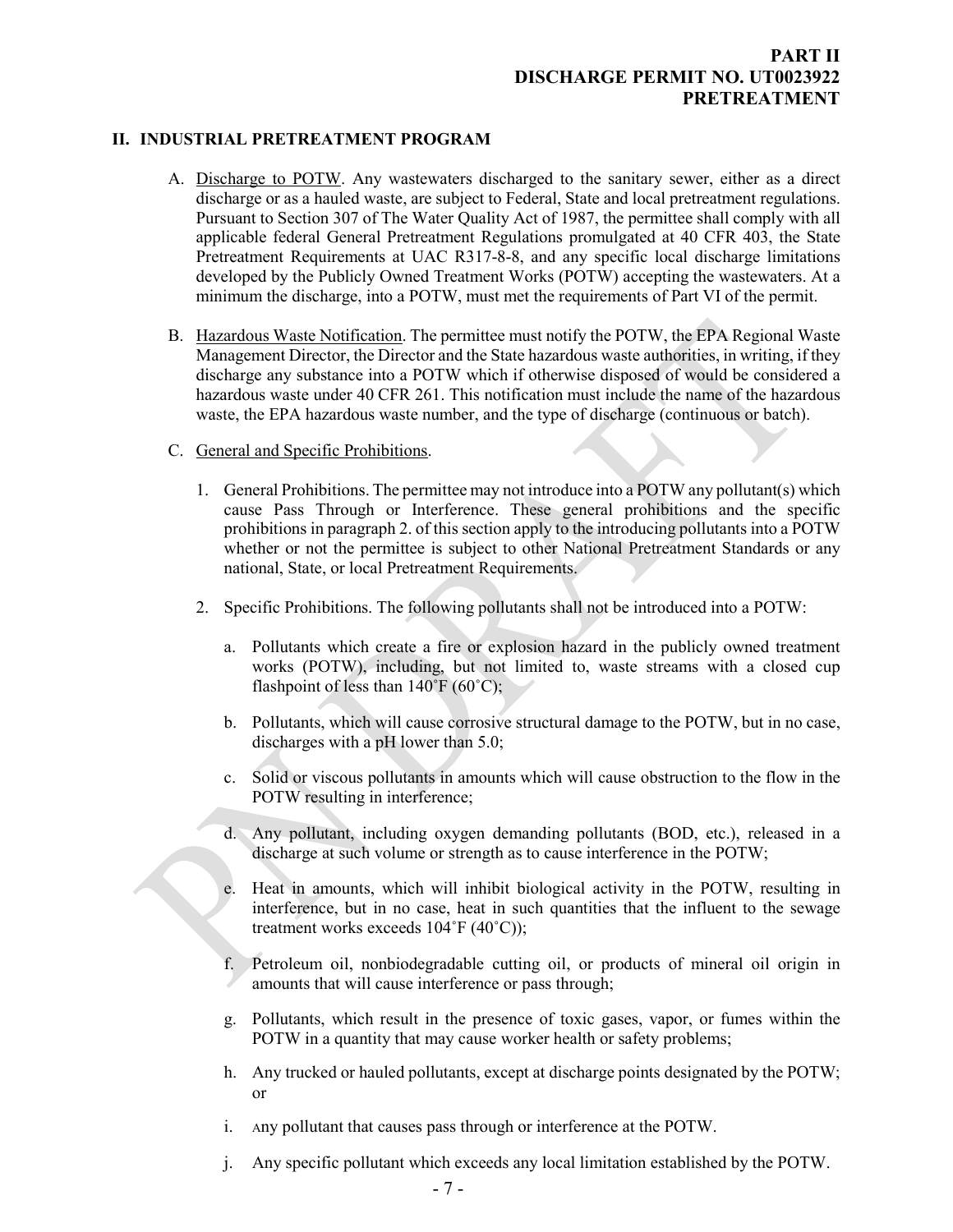## **PART II DISCHARGE PERMIT NO. UT0023922 PRETREATMENT**

- D. Categorical Standards. In addition to the general and specific limitations expressed in *Part VI. C.* of this section, applicable National Categorical Pretreatment Standards must be met by all industrial users discharging into a POTW. These standards are published in the federal regulations at *40 CFR 405 through 471*.
- E. Definitions. For this section the following definitions shall apply:
	- 1. *Indirect Discharge* means the introduction of pollutants into a publicly-owned treatment works (POTW) from any non-domestic source regulated under section 307 (b), (c) or (d) of the CWA.
	- 2. *Interference* means a discharge which, alone or in conjunction with a discharge or discharges from other sources, both:
		- a. Inhibits or disrupts the POTW, its treatment processes or operations, or its sludge processes, use or disposal; and
		- b. Therefore is a cause of a violation of any requirement of the POTW's NPDES permit (including an increase in the magnitude or duration of a violation) or of the prevention of sewage sludge use or disposal in compliance with the following statutory provisions and regulations or permits issued thereunder (or more stringent State or local regulations): Section 405 of the Clean Water Act, the Solid Waste Disposal Act (SWDA) (including title II, more commonly referred to as the Resource Conservation and Recovery Act (RCRA), and including State regulations contained in any State sludge management plan prepared pursuant to subtitle D of the SWDA), the Clean Air Act, the Toxic Substances Control Act, and the Marine Protection, Research and Sanctuaries Act.
	- 3. *Pass Through means* a Discharge which exits the POTW into waters of the United States in quantities or concentrations which, alone or in conjunction with a discharge or discharges from other sources, is a cause of a violation of any requirement of the POTW's NPDES permit (including an increase in the magnitude or duration of a violation).
	- 4. *Publicly Owned Treatment Works* or *POTW* means a treatment works as defined by section 212 of the CWA, which is owned by a State or municipality (as defined by section 502(4) of the CWA). This definition includes any devices and systems used in the storage, treatment, recycling and reclamation of municipal sewage or industrial wastes of a liquid nature. It also includes sewers, pipes and other conveyances only if they convey wastewater to a POTW Treatment Plant. The term also means the municipality as defined in section 502(4) of the CWA, which has jurisdiction over the Indirect Discharges to and the discharges from such a treatment works.
	- 5. *Significant industrial user (SIU)* is defined as an industrial user discharging to a POTW that satisfies any of the following:
		- a. Has a process wastewater flow of 25,000 gallons or more per average work day;
		- b. Has a flow greater than five percent of the flow carried by the municipal system receiving the waste;
		- c. Is subject to Categorical Pretreatment Standards, or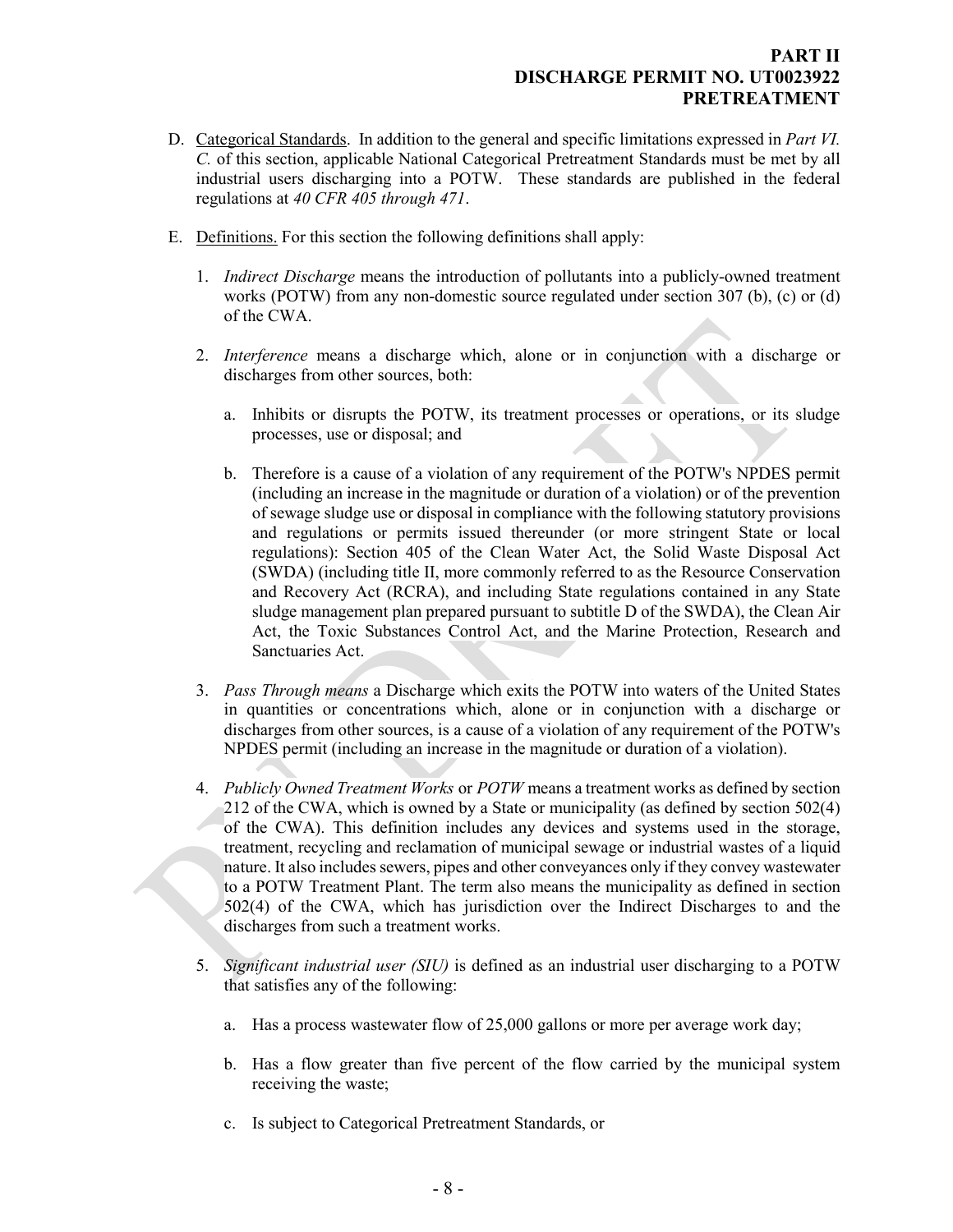# **PART II DISCHARGE PERMIT NO. UT0023922 PRETREATMENT**

- d. Has a reasonable potential for adversely affecting the POTW's operation or for violating any pretreatment standard or requirement.
- 6. *User or Industrial User (IU)* means a source of Indirect Discharge.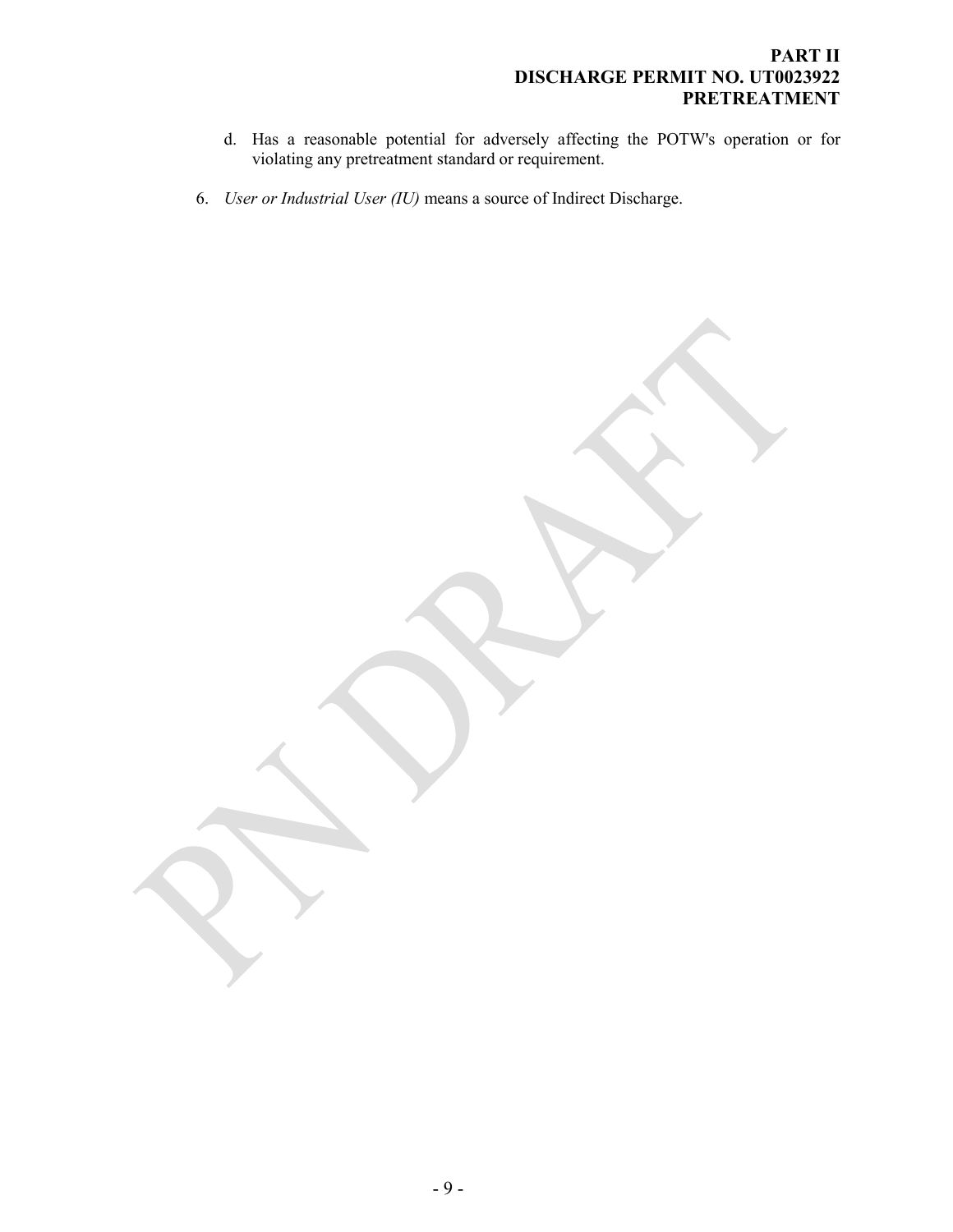# <span id="page-8-0"></span>**PART III DISCHARGE PERMIT NO. UT0023922 BIOSOLIDS**

# III. BIOSOLIDS REQUIREMENTS

The State of Utah has adopted the 40 CFR 503 federal regulations for the disposal of sewage sludge (biosolids) by reference. However, this facility is an industrial facility where all sanitary waste is hauled offsite, and thus does not generate any biosolids on site. As a result, no biosolids requirements are included.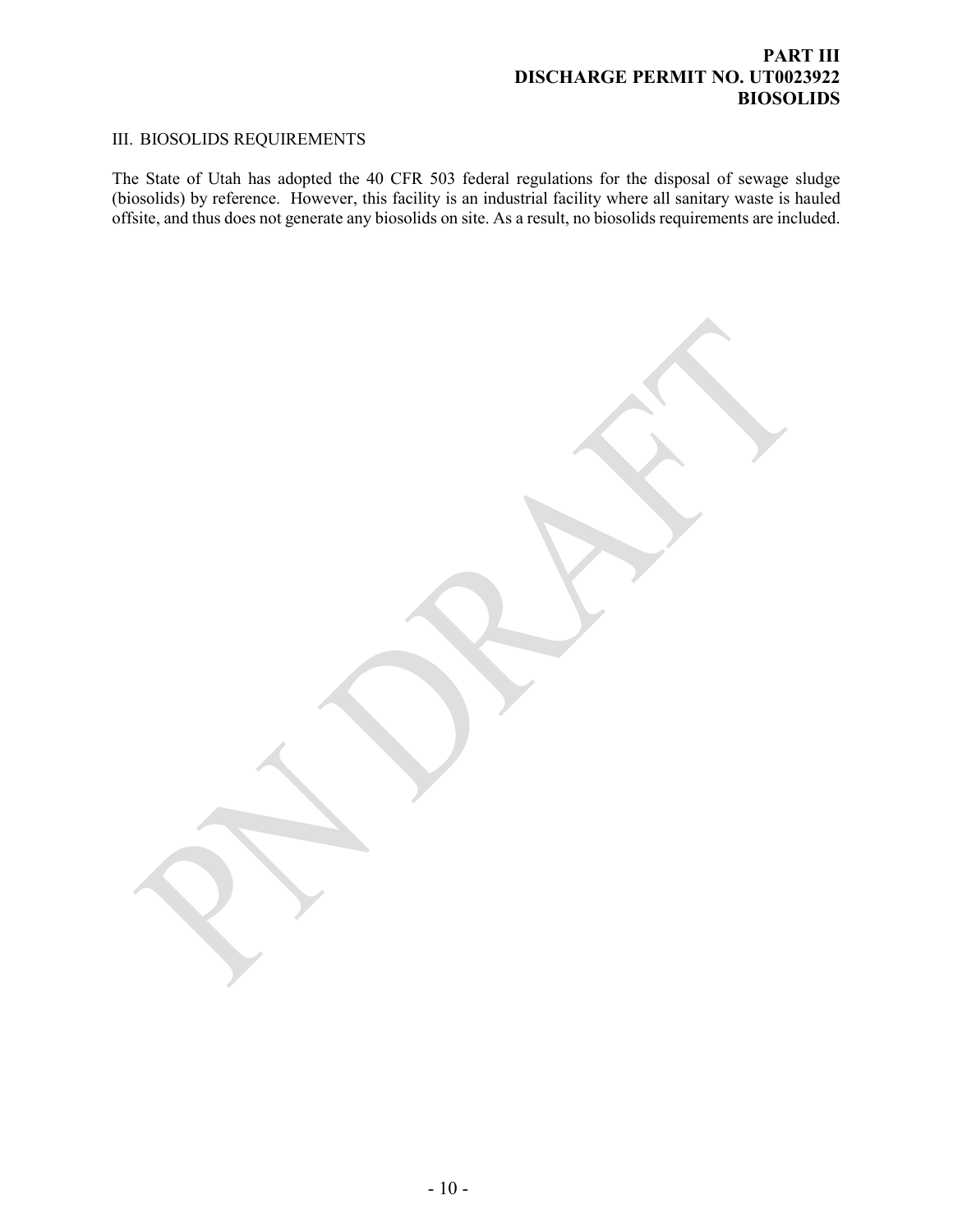#### **IV. STORM WATER REQUIREMENTS.**

- <span id="page-9-0"></span>A. Industrial Storm Water Permit. Based on the type of industrial activities occurring at the facility, the permittee is required to maintain separate coverage or an appropriate exclusion under the Multi-Sector General Permit (MSGP) for Storm Water Discharges Associated with Industrial Activities (UTR000000). If the facility is not already covered, the permittee has 30 days from when this permit is issued to submit the appropriate Notice of Intent (NOI) for the MSGP or exclusion documentation.
- B. Construction Storm Water Permit. Any construction at the facility that disturbs an acre or more of land, including less than an acre if it is part of a common plan of development or sale, is required to obtain coverage under the UPDES Construction General Storm Water Permit (UTRC00000). Permit coverage must be obtained prior to land disturbance. If the site qualifies, a Low Erosivity Waiver (LEW) Certification may be submitted instead of permit coverage.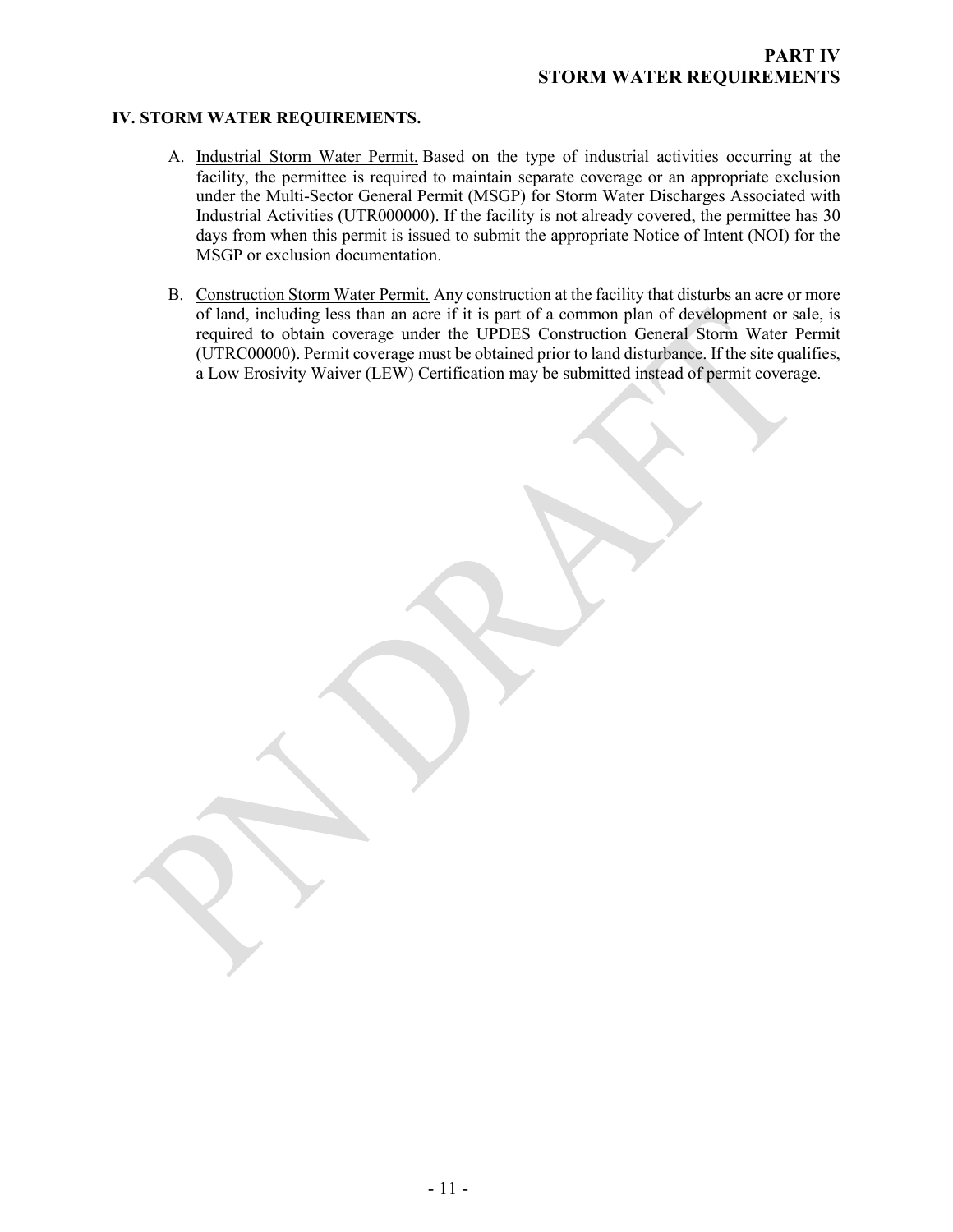#### **V. MONITORING, RECORDING & GENERAL REPORTING REQUIREMENTS**

- <span id="page-10-1"></span><span id="page-10-0"></span>A. Representative Sampling. Samples taken in compliance with the monitoring requirements established under *Part I* shall be collected from the effluent stream prior to discharge into the receiving waters. Samples and measurements shall be representative of the volume and nature of the monitored discharge. Samples of biosolids shall be collected at a location representative of the quality of biosolids immediately prior to the use-disposal practice.
- <span id="page-10-2"></span>B. Monitoring Procedures. Monitoring must be conducted according to test procedures approved under *Utah Administrative Code ("UAC") R317-2-10 and 40CFR Part 503*, utilizing sufficiently sensitive test methods unless other test procedures have been specified in this permit.
- <span id="page-10-3"></span>C. Penalties for Tampering. The *Act* provides that any person who falsifies, tampers with, or knowingly renders inaccurate, any monitoring device or method required to be maintained under this permit shall, upon conviction, be punished by a fine of not more than \$10,000 per violation, or by imprisonment for not more than six months per violation, or by both.
- <span id="page-10-4"></span>D. Compliance Schedules. Reports of compliance or noncompliance with, or any progress reports on, interim and final requirements contained in any Compliance Schedule of this permit shall be submitted no later than 14 days following each schedule date.
- <span id="page-10-5"></span>E. Additional Monitoring by the Permittee. If the permittee monitors any parameter more frequently than required by this permit, using test procedures approved under *UAC R317-2-10*  and *40 CFR 503* or as specified in this permit, the results of this monitoring shall be included in the calculation and reporting of the data submitted in the DMR or the Biosolids Report Form. Such increased frequency shall also be indicated. Only those parameters required by the permit need to be reported.
- <span id="page-10-6"></span>F. Records Contents. Records of monitoring information shall include:
	- 1. The date, exact place, and time of sampling or measurements:
	- 2. The individual(s) who performed the sampling or measurements;
	- 3. The date(s) and time(s) analyses were performed;
	- 4. The individual(s) who performed the analyses;
	- 5. The analytical techniques or methods used; and,
	- 6. The results of such analyses.
- <span id="page-10-7"></span>G. Retention of Records. The permittee shall retain records of all monitoring information, including all calibration and maintenance records and all original strip chart recordings for continuous monitoring instrumentation, copies of all reports required by this permit, and records of all data used to complete the application for this permit, for a period of at least five years from the date of the sample, measurement, report or application. This period may be extended by request of the Director at any time. A copy of this UPDES permit must be maintained on site during the duration of activity at the permitted location
- <span id="page-10-8"></span>H. Twenty-four Hour Notice of Noncompliance Reporting.
	- 1. The permittee shall (orally) report any noncompliance including transportation accidents, spills, and uncontrolled runoff from biosolids transfer or land application sites which may seriously endanger health or environment, as soon as possible, but no later than twentyfour (24) hours from the time the permittee first became aware of circumstances. The report shall be made to the Division of Water Quality, (801) 536-4300, or 24-hour answering service (801) 536-4123.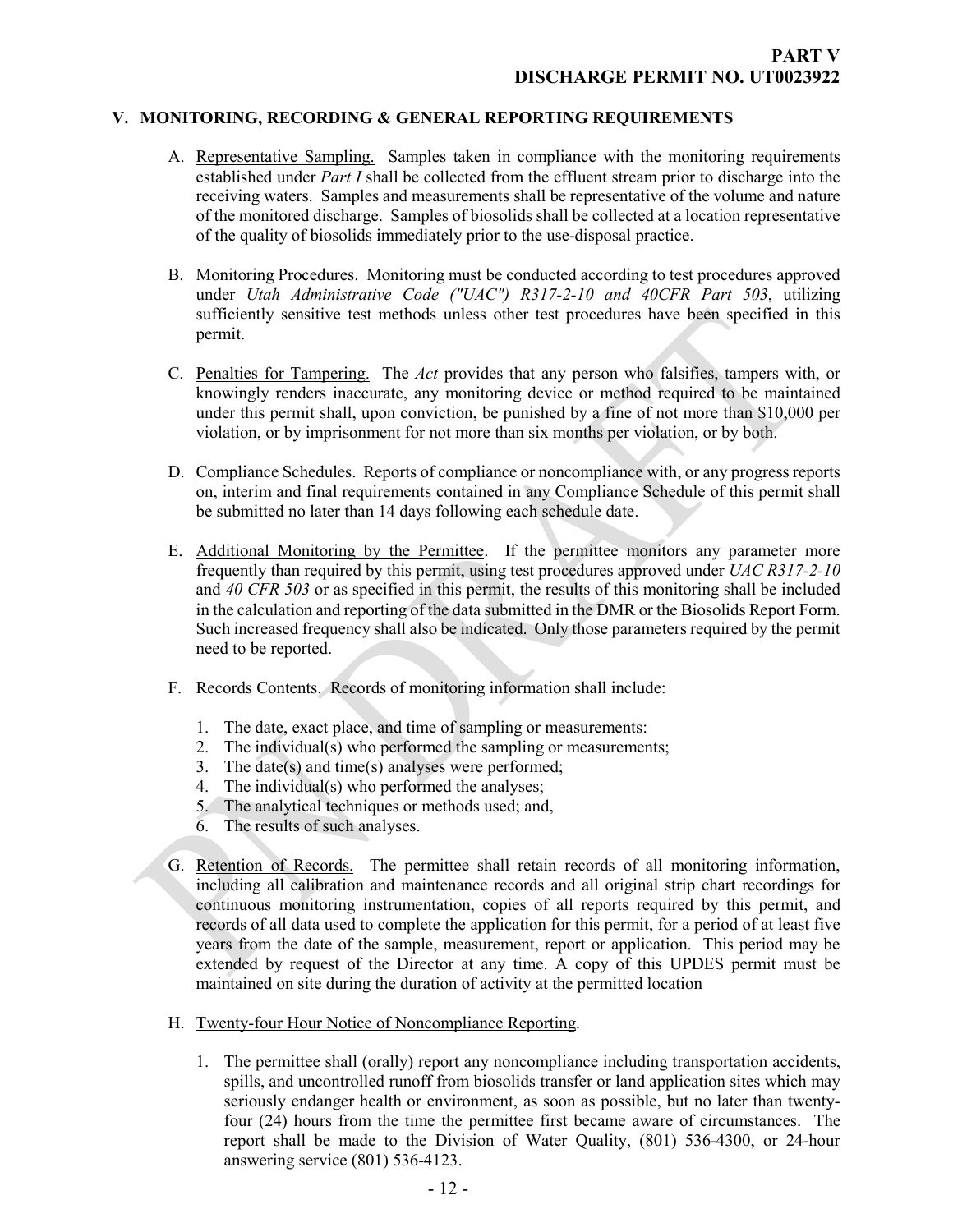- 2. The following occurrences of noncompliance shall be reported by telephone (801) 536- 4300 as soon as possible but no later than 24 hours from the time the permittee becomes aware of the circumstances:
	- a. Any noncompliance which may endanger health or the environment;
	- b. Any unanticipated bypass, which exceeds any effluent limitation in the permit (See *Part VI.G, Bypass of Treatment Facilities.)*;
	- c. Any upset which exceeds any effluent limitation in the permit (See *Part VI.H*, *Upset Conditions*.);
	- d. Violation of a daily discharge limitation for any of the pollutants listed in the permit; or,
	- e. Violation of any of the Table 3 metals limits, the pathogen limits, the vector attraction reduction limits or the management practices for biosolids that have been sold or given away.
- 3. A written submission shall also be provided within five days of the time that the permittee becomes aware of the circumstances. The written submission shall contain:
	- a. A description of the noncompliance and its cause;
	- b. The period of noncompliance, including exact dates and times;
	- c. The estimated time noncompliance is expected to continue if it has not been corrected;
	- d. Steps taken or planned to reduce, eliminate, and prevent reoccurrence of the noncompliance; and,
	- e. Steps taken, if any, to mitigate the adverse impacts on the environment and human health during the noncompliance period.
- 4. The Director may waive the written report on a case-by-case basis if the oral report has been received within 24 hours by the Division of Water Quality, (801) 536-4300.
- <span id="page-11-0"></span>5. Reports shall be submitted to the addresses in *Part I.D*, *Reporting of Monitoring Results*.
- I. Other Noncompliance Reporting. Instances of noncompliance not required to be reported within 24 hours shall be reported at the time that monitoring reports for *Part I.D* are submitted. The reports shall contain the information listed in *Part V.H.3*
- <span id="page-11-1"></span>J. Inspection and Entry The permittee shall allow the Director, or an authorized representative, upon the presentation of credentials and other documents as may be required by law, to:
	- 1. Enter upon the permittee's premises where a regulated facility or activity is located or conducted, or where records must be kept under the conditions of the permit;
	- 2. Have access to and copy, at reasonable times, any records that must be kept under the conditions of this permit;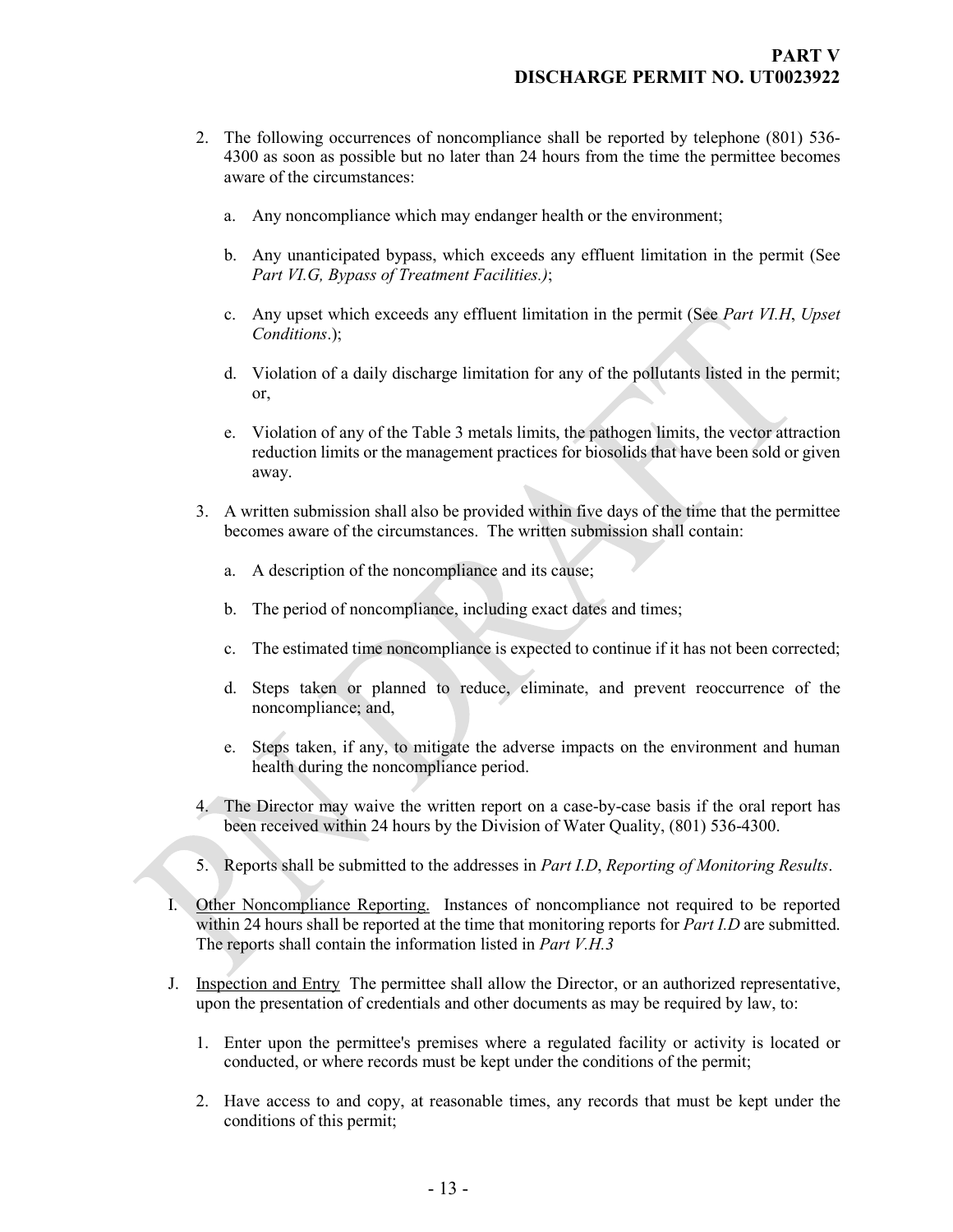- 3. Inspect at reasonable times any facilities, equipment (including monitoring and control equipment), practices, or operations regulated or required under this permit, including but not limited to, biosolids treatment, collection, storage facilities or area, transport vehicles and containers, and land application sites;
- 4. Sample or monitor at reasonable times, for the purpose of assuring permit compliance or as otherwise authorized by the *Act*, any substances or parameters at any location, including, but not limited to, digested biosolids before dewatering, dewatered biosolids, biosolids transfer or staging areas, any ground or surface waters at the land application sites or biosolids, soils, or vegetation on the land application sites; and,
- 5. The permittee shall make the necessary arrangements with the landowner or leaseholder to obtain permission or clearance, the Director, or authorized representative, upon the presentation of credentials and other documents as may be required by law, will be permitted to enter without delay for the purposes of performing their responsibilities.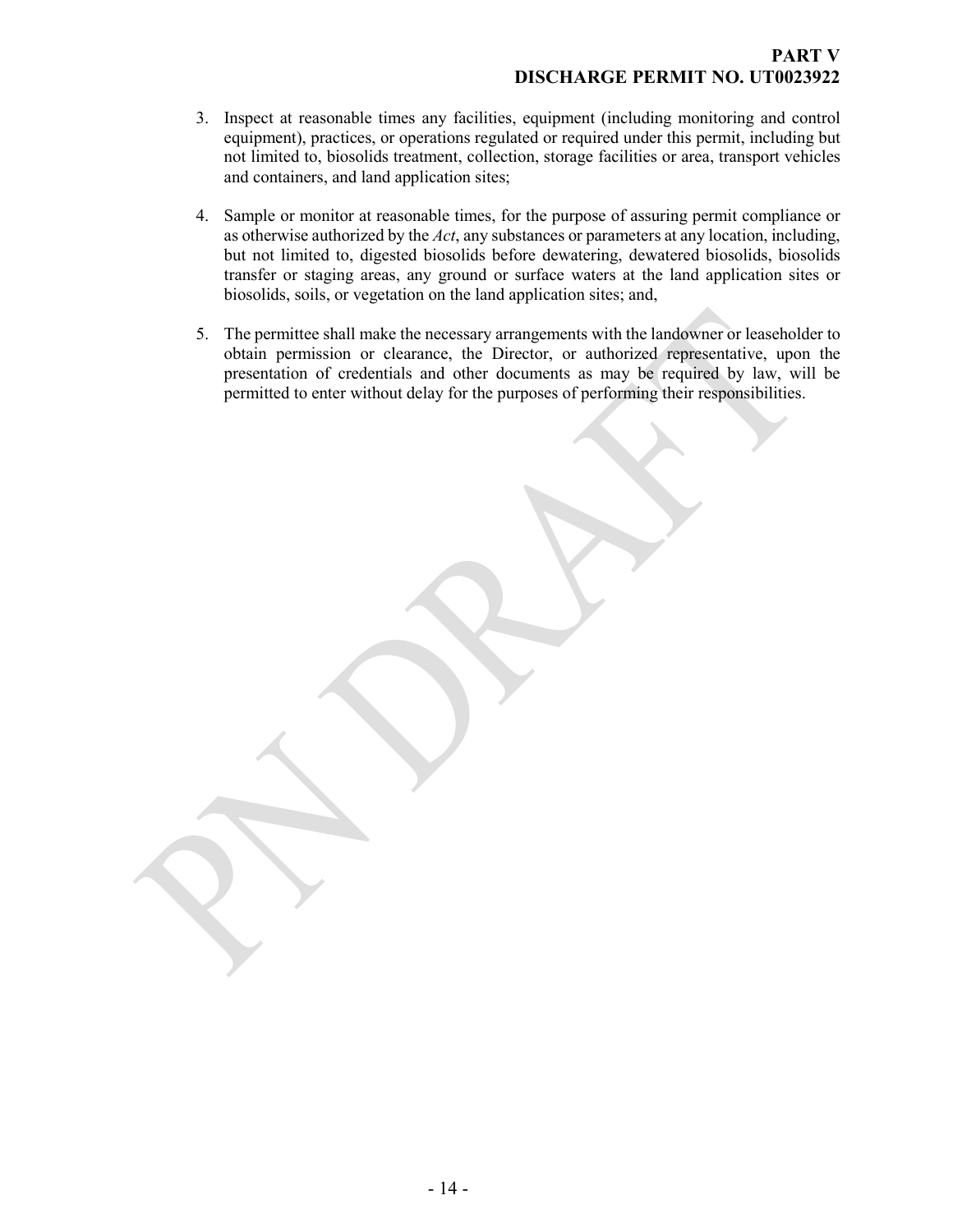## **VI. COMPLIANCE RESPONSIBILITIES**

- <span id="page-13-1"></span><span id="page-13-0"></span>A. Duty to Comply. The permittee must comply with all conditions of this permit. Any permit noncompliance constitutes a violation of the Act and is grounds for enforcement action; for permit termination, revocation and reissuance, or modification; or for denial of a permit renewal application. The permittee shall give advance notice to the Director of any planned changes in the permitted facility or activity, which may result in noncompliance with permit requirements.
- <span id="page-13-2"></span>B. Penalties for Violations of Permit Conditions. The *Act* provides that any person who violates a permit condition implementing provisions of the *Act* is subject to a civil penalty not to exceed \$10,000 per day of such violation. Any person who willfully or negligently violates permit conditions or the Act is subject to a fine not exceeding \$25,000 per day of violation. Any person convicted under *UCA 19-5-115(2)* a second time shall be punished by a fine not exceeding \$50,000 per day. Except as provided at *Part VI.G*, *Bypass of Treatment Facilities* and *Part VI.H*, *Upset Conditions*, nothing in this permit shall be construed to relieve the permittee of the civil or criminal penalties for noncompliance.
- <span id="page-13-3"></span>C. Need to Halt or Reduce Activity not a Defense. It shall not be a defense for a permittee in an enforcement action that it would have been necessary to halt or reduce the permitted activity in order to maintain compliance with the conditions of this permit.
- <span id="page-13-4"></span>D. Duty to Mitigate. The permittee shall take all reasonable steps to minimize or prevent any discharge in violation of this permit, which has a reasonable likelihood of adversely affecting human health or the environment. The permittee shall also take all reasonable steps to minimize or prevent any land application in violation of this permit.
- <span id="page-13-5"></span>E. Proper Operation and Maintenance. The permittee shall at all times properly operate and maintain all facilities and systems of treatment and control (and related appurtenances) which are installed or used by the permittee to achieve compliance with the conditions of this permit. Proper operation and maintenance also includes adequate laboratory controls and quality assurance procedures. This provision requires the operation of back-up or auxiliary facilities or similar systems, which are installed by a permittee only when the operation is necessary to achieve compliance with the conditions of the permit.
- <span id="page-13-6"></span>F. Removed Substances. Collected screening, grit, solids, sludge, or other pollutants removed in the course of treatment shall be disposed of in such a manner so as to prevent any pollutant from entering any waters of the state or creating a health hazard. Sludge/digester supernatant and filter backwash shall not directly enter either the final effluent or waters of the state by any other direct route.
- <span id="page-13-7"></span>G. Bypass of Treatment Facilities.
	- 1. Bypass Not Exceeding Limitations. The permittee may allow any bypass to occur which does not cause effluent limitations to be exceeded, but only if it also is for essential maintenance to assure efficient operation. These bypasses are not subject to paragraph 2 and 3 of this section.
	- 2. Prohibition of Bypass.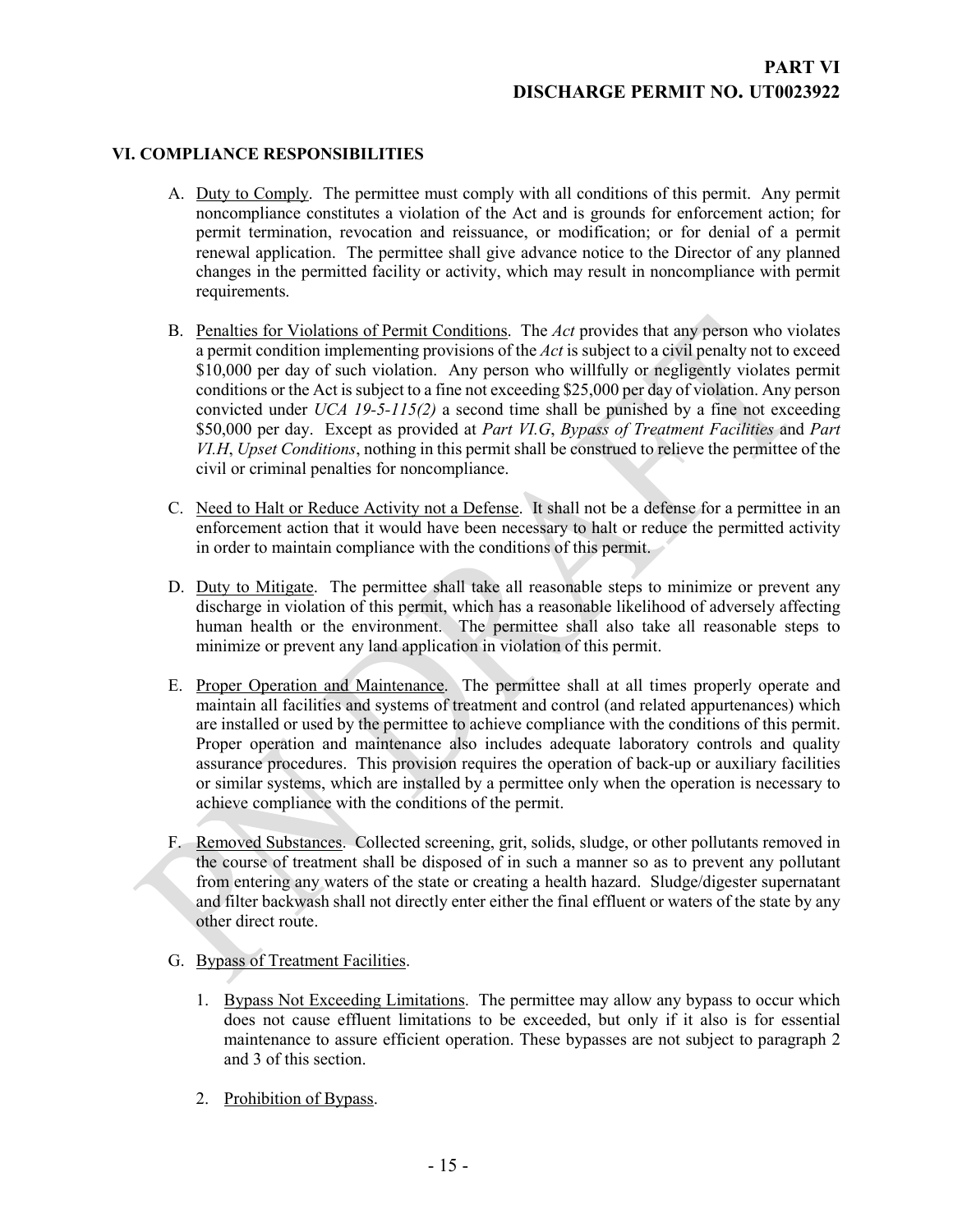- a. Bypass is prohibited, and the Director may take enforcement action against a permittee for bypass, unless:
	- (1) Bypass was unavoidable to prevent loss of human life, personal injury, or severe property damage;
	- (2) There were no feasible alternatives to bypass, such as the use of auxiliary treatment facilities, retention of untreated wastes, or maintenance during normal periods of equipment downtime. This condition is not satisfied if adequate backup equipment should have been installed in the exercise of reasonable engineering judgement to prevent a bypass which occurred during normal periods of equipment downtime or preventive maintenance, and
	- (3) The permittee submitted notices as required under *Part VI.G.3*.
- b. The Director may approve an anticipated bypass, after considering its adverse effects, if the Director determines that it will meet the three conditions listed in *Parts VI.G.2.a (1), (2) and (3)*.
- 3. Notice.
	- a. *Anticipated bypass*. Except as provided above in *Part VI.G.2* and below in *Part VI.G.3.b*, if the permittee knows in advance of the need for a bypass, it shall submit prior notice, at least ninety days before the date of bypass. The prior notice shall include the following unless otherwise waived by the Director:
		- (1) Evaluation of alternative to bypass, including cost-benefit analysis containing an assessment of anticipated resource damages:
		- (2) A specific bypass plan describing the work to be performed including scheduled dates and times. The permittee must notify the Director in advance of any changes to the bypass schedule;
		- (3) Description of specific measures to be taken to minimize environmental and public health impacts;
		- (4) A notification plan sufficient to alert all downstream users, the public and others reasonably expected to be impacted by the bypass;
		- $(5)$  A water quality assessment plan to include sufficient monitoring of the receiving water before, during and following the bypass to enable evaluation of public health risks and environmental impacts; and,
		- (6) Any additional information requested by the Director.
	- b. *Emergency Bypass*. Where ninety days advance notice is not possible, the permittee must notify the Director, and the Director of the Department of Natural Resources, as soon as it becomes aware of the need to bypass and provide to the Director the information in *Part VI.G.3.a.(1) through (6)* to the extent practicable.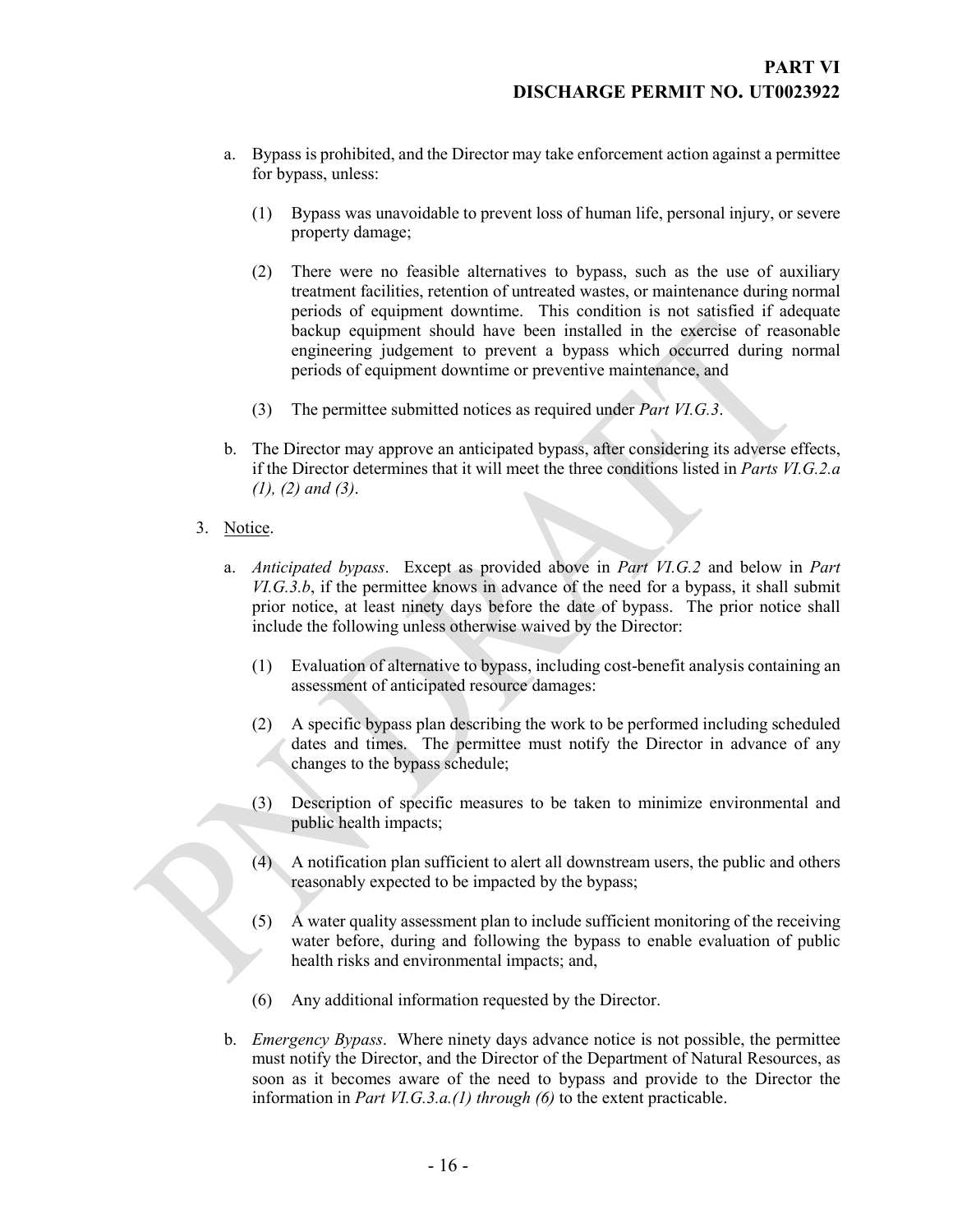- c. *Unanticipated bypass*. The permittee shall submit notice of an unanticipated bypass to the Director as required under *Part IV.H*, Twenty-Four Hour Reporting. The permittee shall also immediately notify the Director of the Department of Natural Resources, the public and downstream users and shall implement measures to minimize impacts to public health and environment to the extent practicable.
- <span id="page-15-0"></span>H. Upset Conditions.
	- 1. Effect of an upset. An upset constitutes an affirmative defense to an action brought for noncompliance with technology-based permit effluent limitations if the requirements of paragraph 2 of this section are met. Director's administrative determination regarding a claim of upset cannot be judiciously challenged by the permittee until such time as an action is initiated for noncompliance.
	- 2. Conditions necessary for a demonstration of upset. A permittee who wishes to establish the affirmative defense of upset shall demonstrate, through properly signed, contemporaneous operating logs, or other relevant evidence that:
		- a. An upset occurred and that the permittee can identify the cause(s) of the upset;
		- b. The permitted facility was at the time being properly operated;
		- c. The permittee submitted notice of the upset as required under *Part V.H*, *Twenty-four Hour Notice of Noncompliance Reporting*; and,
		- d. The permittee complied with any remedial measures required under *Part VI.D*, *Duty to Mitigate*.
	- 3. Burden of proof. In any enforcement proceeding, the permittee seeking to establish the occurrence of an upset has the burden of proof.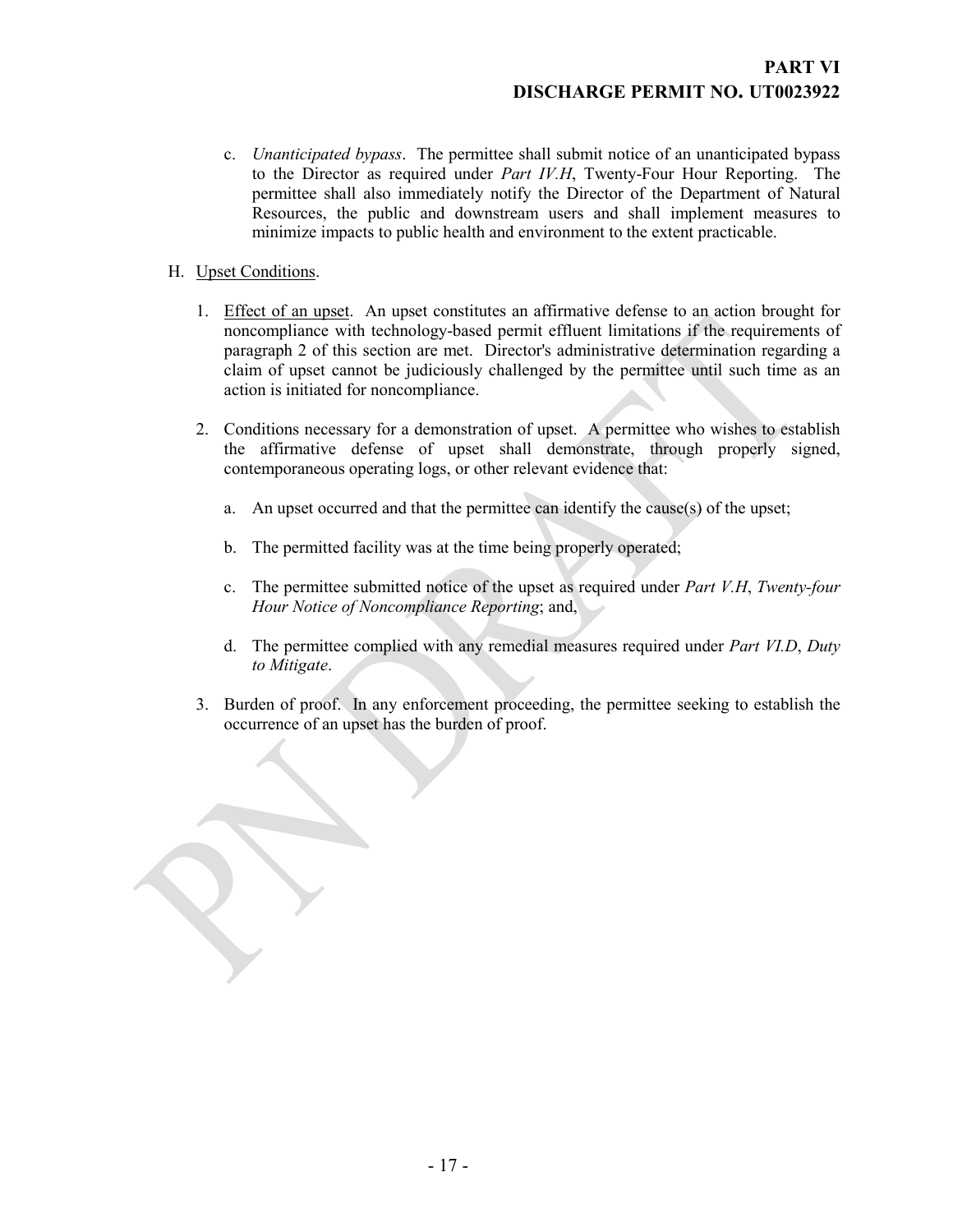### **VII. GENERAL REQUIREMENTS**

- <span id="page-16-1"></span><span id="page-16-0"></span>A. Planned Changes. The permittee shall give notice to the Director as soon as possible of any planned physical alterations or additions to the permitted facility. Notice is required only when the alteration or addition could significantly change the nature or increase the quantity of parameters discharged or pollutant sold or given away. This notification applies to pollutants, which are not subject to effluent limitations in the permit. In addition, if there are any planned substantial changes to the permittee's existing sludge facilities or their manner of operation or to current sludge management practices of storage and disposal, the permittee shall give notice to the Director of any planned changes at least 30 days prior to their implementation.
- <span id="page-16-2"></span>B. Anticipated Noncompliance. The permittee shall give advance notice to the Director of any planned changes in the permitted facility or activity, which may result in noncompliance with permit requirements.
- <span id="page-16-3"></span>C. Permit Actions. This permit may be modified, revoked and reissued, or terminated for cause. The filing of a request by the permittee for a permit modification, revocation and reissuance, or termination, or a notification of planned changes or anticipated noncompliance, does not stay any permit condition.
- <span id="page-16-4"></span>D. Duty to Reapply. If the permittee wishes to continue an activity regulated by this permit after the expiration date of this permit, the permittee shall apply for and obtain a new permit. The application shall be submitted at least 180 days before the expiration date of this permit.
- <span id="page-16-5"></span>E. Duty to Provide Information. The permittee shall furnish to the Director, within a reasonable time, any information which the Director may request to determine whether cause exists for modifying, revoking and reissuing, or terminating this permit, or to determine compliance with this permit. The permittee shall also furnish to the Director, upon request, copies of records required to be kept by this permit.
- <span id="page-16-6"></span>F. Other Information. When the permittee becomes aware that it failed to submit any relevant facts in a permit application, or submitted incorrect information in a permit application or any report to the Director, it shall promptly submit such facts or information.
- <span id="page-16-7"></span>G. Signatory Requirements. All applications, reports or information submitted to the Director shall be signed and certified.
	- 1. All permit applications shall be signed by either a principal executive officer or ranking elected official.
	- 2. All reports required by the permit and other information requested by the Director shall be signed by a person described above or by a duly authorized representative of that person. A person is a duly authorized representative only if:
		- a. The authorization is made in writing by a person described above and submitted to the Director, and,
		- b. The authorization specifies either an individual or a position having responsibility for the overall operation of the regulated facility, such as the position of plant manager, superintendent, position of equivalent responsibility, or an individual or position having overall responsibility for environmental matters. A duly authorized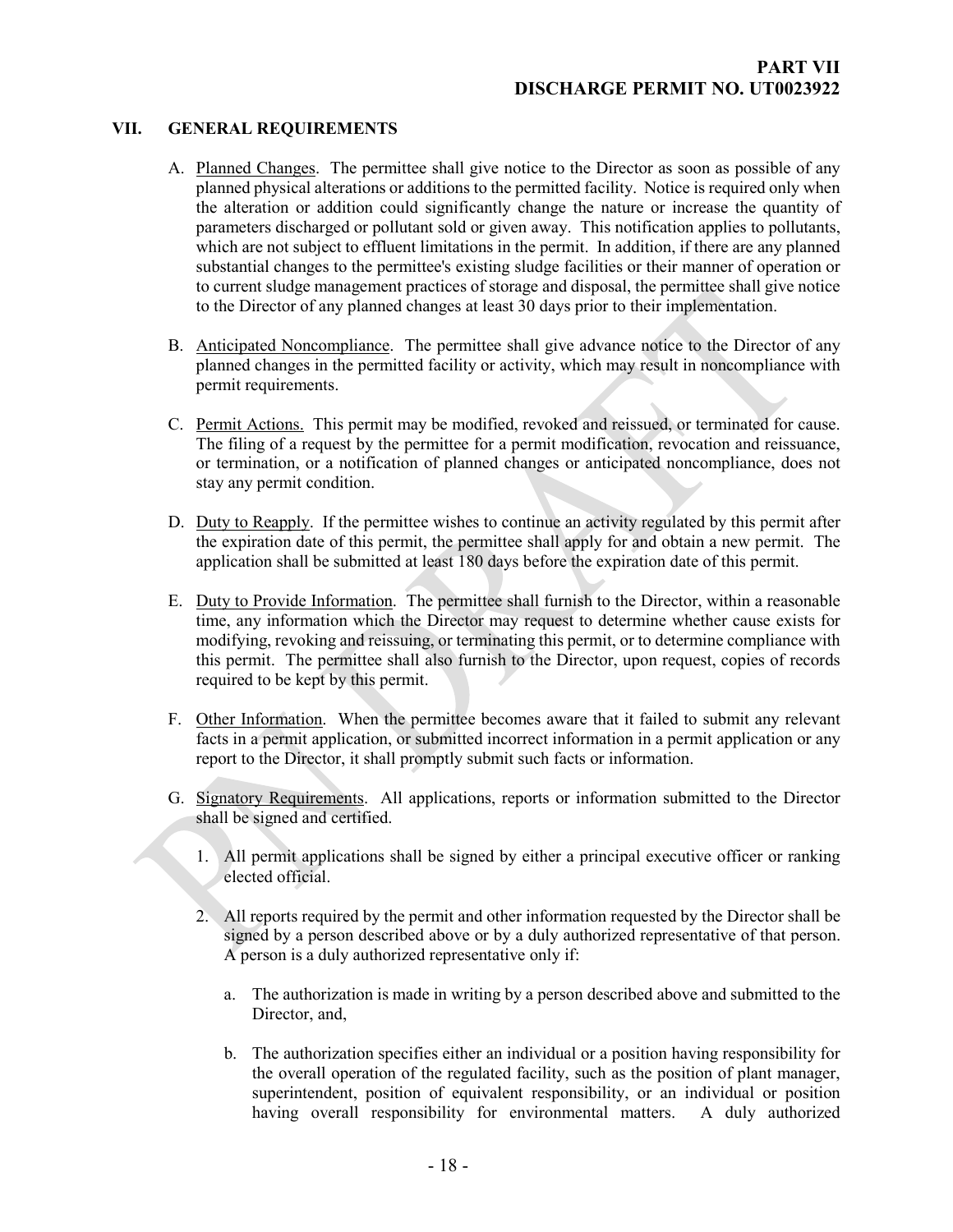representative may thus be either a named individual or any individual occupying a named position.

- 3. Changes to authorization. If an authorization under *paragraph VII.G.2* is no longer accurate because a different individual or position has responsibility for the overall operation of the facility, a new authorization satisfying the requirements of *paragraph VII.G.2.* must be submitted to the Director prior to or together with any reports, information, or applications to be signed by an authorized representative.
- 4. Certification. Any person signing a document under this section shall make the following certification:

"I certify under penalty of law that this document and all attachments were prepared under my direction or supervision in accordance with a system designed to assure that qualified personnel properly gather and evaluate the information submitted. Based on my inquiry of the person or persons who manage the system, or those persons directly responsible for gathering the information, the information submitted is, to the best of my knowledge and belief, true, accurate, and complete. I am aware that there are significant penalties for submitting false information, including the possibility of fine and imprisonment for knowing violations."

- <span id="page-17-0"></span>H. Penalties for Falsification of Reports. The *Act* provides that any person who knowingly makes any false statement, representation, or certification in any record or other document submitted or required to be maintained under this permit, including monitoring reports or reports of compliance or noncompliance shall, upon conviction be punished by a fine of not more than \$10,000.00 per violation, or by imprisonment for not more than six months per violation, or by both.
- <span id="page-17-1"></span>I. Availability of Reports. Except for data determined to be confidential under *UAC R317-8-3.2*, all reports prepared in accordance with the terms of this permit shall be available for public inspection at the office of Director. As required by the *Act*, permit applications, permits and effluent data shall not be considered confidential.
- <span id="page-17-2"></span>J. Oil and Hazardous Substance Liability. Nothing in this permit shall be construed to preclude the permittee of any legal action or relieve the permittee from any responsibilities, liabilities, or penalties to which the permittee is or may be subject under the *Act*.
- <span id="page-17-3"></span>K. Property Rights. The issuance of this permit does not convey any property rights of any sort, or any exclusive privileges, nor does it authorize any injury to private property or any invasion of personal rights, nor any infringement of federal, state or local laws or regulations.
- <span id="page-17-4"></span>L. Severability. The provisions of this permit are severable, and if any provisions of this permit, or the application of any provision of this permit to any circumstance, is held invalid, the application of such provision to other circumstances, and the remainder of this permit, shall not be affected thereby.
- <span id="page-17-5"></span>M. Transfers. This permit may be automatically transferred to a new permittee if:
	- 1. The current permittee notifies the Director at least 20 days in advance of the proposed transfer date;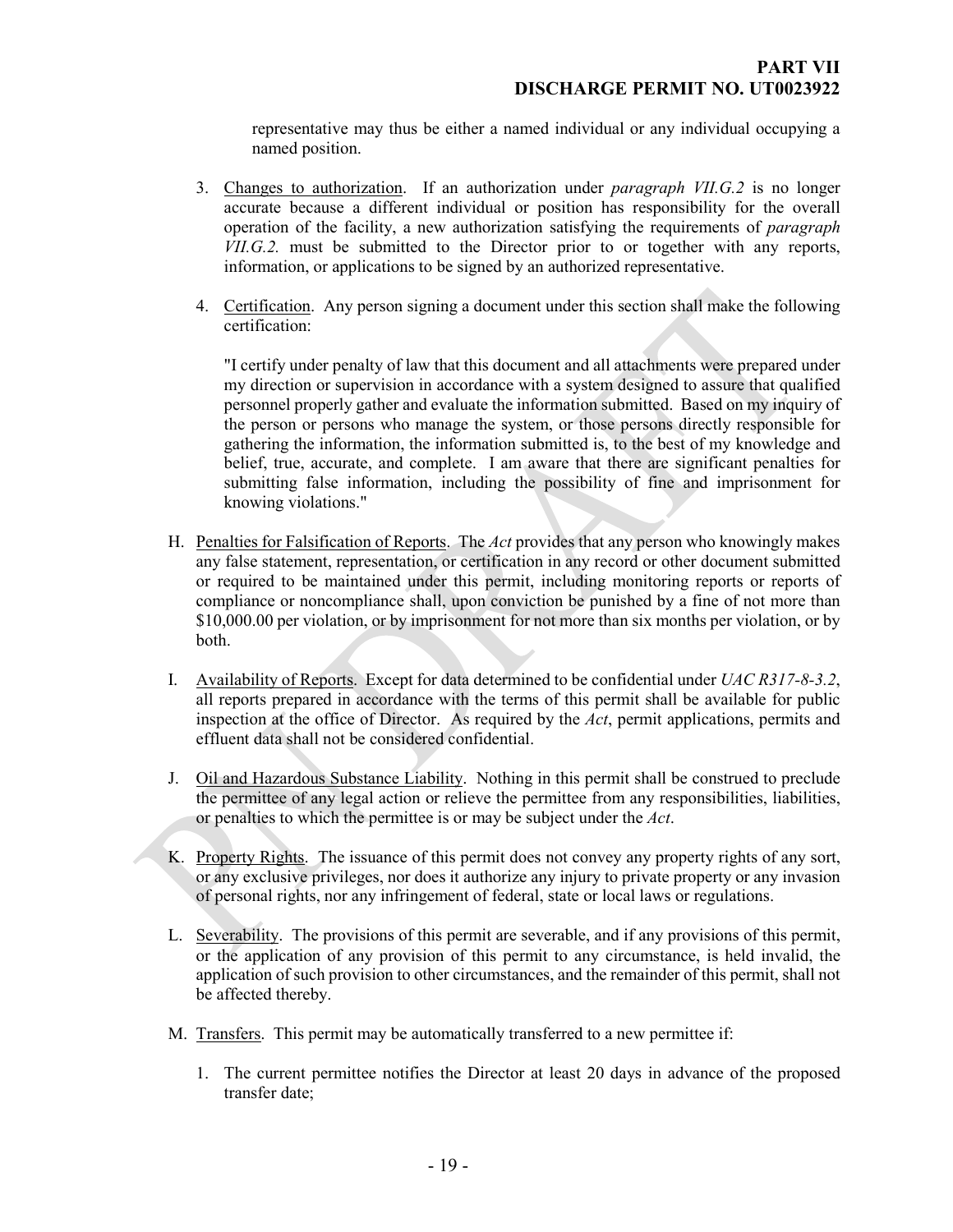- 2. The notice includes a written agreement between the existing and new permittee's containing a specific date for transfer of permit responsibility, coverage, and liability between them; and,
- <span id="page-18-0"></span>3. The Director does not notify the existing permittee and the proposed new permittee of his or her intent to modify, or revoke and reissue the permit. If this notice is not received, the transfer is effective on the date specified in the agreement mentioned in paragraph *2* above.
- N. State or Federal Laws. Nothing in this permit shall be construed to preclude the institution of any legal action or relieve the permittee from any responsibilities, liabilities, or penalties established pursuant to any applicable state law or regulation under authority preserved by *UCA 19-5-117* and *Section 510* of the *Act* or any applicable Federal or State transportation regulations, such as but not limited to the Department of Transportation regulations.
- <span id="page-18-1"></span>O. Water Quality - Reopener Provision. This permit may be reopened and modified (following proper administrative procedures) to include the appropriate effluent limitations and compliance schedule, if necessary, if one or more of the following events occurs:
	- 1. Water Quality Standards for the receiving water(s) to which the permittee discharges are modified in such a manner as to require different effluent limits than contained in this permit.
	- 2. A final wasteload allocation is developed and approved by the State and/or EPA for incorporation in this permit.
	- 3. Revisions to the current CWA § 208 areawide treatment management plans or promulgations/revisions to TMDLs (40 CFR 130.7) approved by the EPA and adopted by DWQ which calls for different effluent limitations than contained in this permit.
- <span id="page-18-2"></span>P. Biosolids – Reopener Provision. This permit may be reopened and modified (following proper administrative procedures) to include the appropriate biosolids limitations (and compliance schedule, if necessary), management practices, other appropriate requirements to protect public health and the environment, or if there have been substantial changes (or such changes are planned) in biosolids use or disposal practices; applicable management practices or numerical limitations for pollutants in biosolids have been promulgated which are more stringent than the requirements in this permit; and/or it has been determined that the permittees biosolids use or land application practices do not comply with existing applicable state of federal regulations.
- Q. Toxicity Limitation Reopener Provision.

<span id="page-18-3"></span>This permit may be reopened and modified (following proper administrative procedures) to include WET testing, a WET limitation, a compliance schedule, a compliance date, additional or modified numerical limitations, or any other conditions related to the control of toxicants if toxicity is detected during the life of this permit.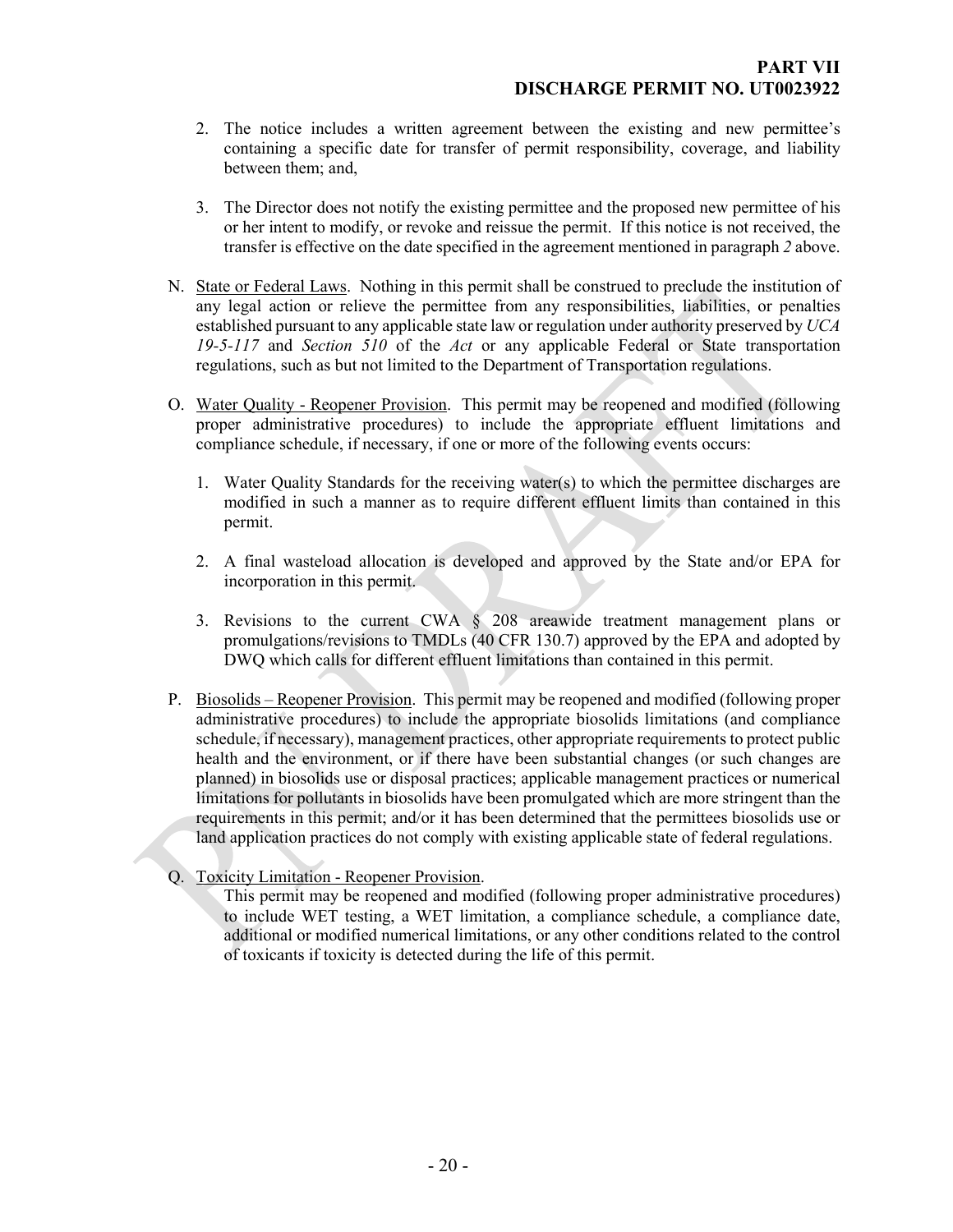## **VIII. DEFINITIONS**

#### A. Wastewater.

- <span id="page-19-1"></span><span id="page-19-0"></span>1. The "7-day (and weekly) average", other than for *E. coli* bacteria, fecal coliform bacteria, and total coliform bacteria, is the arithmetic average of all samples collected during a consecutive 7-day period or calendar week, whichever is applicable. Geometric means shall be calculated for *E. coli* bacteria, fecal coliform bacteria, and total coliform bacteria. The 7-day and weekly averages are applicable only to those effluent characteristics for which there are 7-day average effluent limitations. The calendar week, which begins on Sunday and ends on Saturday, shall be used for purposes of reporting self-monitoring data on discharge monitoring report forms. Weekly averages shall be calculated for all calendar weeks with Saturdays in the month. If a calendar week overlaps two months (i.e., the Sunday is in one month and the Saturday in the following month), the weekly average calculated for that calendar week shall be included in the data for the month that contains Saturday.
- 2. The "30-day (and monthly) average," other than for *E. coli* bacteria, fecal coliform bacteria and total coliform bacteria, is the arithmetic average of all samples collected during a consecutive 30-day period or calendar month, whichever is applicable. Geometric means shall be calculated for *E. coli* bacteria, fecal coliform bacteria and total coliform bacteria. The calendar month shall be used for purposes of reporting self-monitoring data on discharge monitoring report forms.
- 3. "Act," means the *Utah Water Quality Act*.
- 4. "Acute toxicity" occurs when 50 percent or more mortality is observed for either test species at any effluent concentration (lethal concentration or " $LC_{50}$ ").
- 5. "Bypass," means the diversion of waste streams from any portion of a treatment facility.
- 6. "Chronic toxicity" occurs when the  $IC_{25}$ <  $XX\%$  effluent. The  $XX\%$  effluent is the concentration of the effluent in the receiving water, at the end of the mixing zone expressed as per cent effluent.
- 7. " $IC_{25}$ " is the concentration of toxicant (given in % effluent) that would cause a 25% reduction in mean young per female, or a 25% reduction in overall growth for the test population.
- 8. "Composite Samples" shall be flow proportioned. The composite sample shall, as a minimum, contain at least four (4) samples collected over the compositing period. Unless otherwise specified, the time between the collection of the first sample and the last sample shall not be less than six (6) hours nor more than 24 hours. Acceptable methods for preparation of composite samples are as follows:
	- a. Constant time interval between samples, sample volume proportional to flow rate at time of sampling;